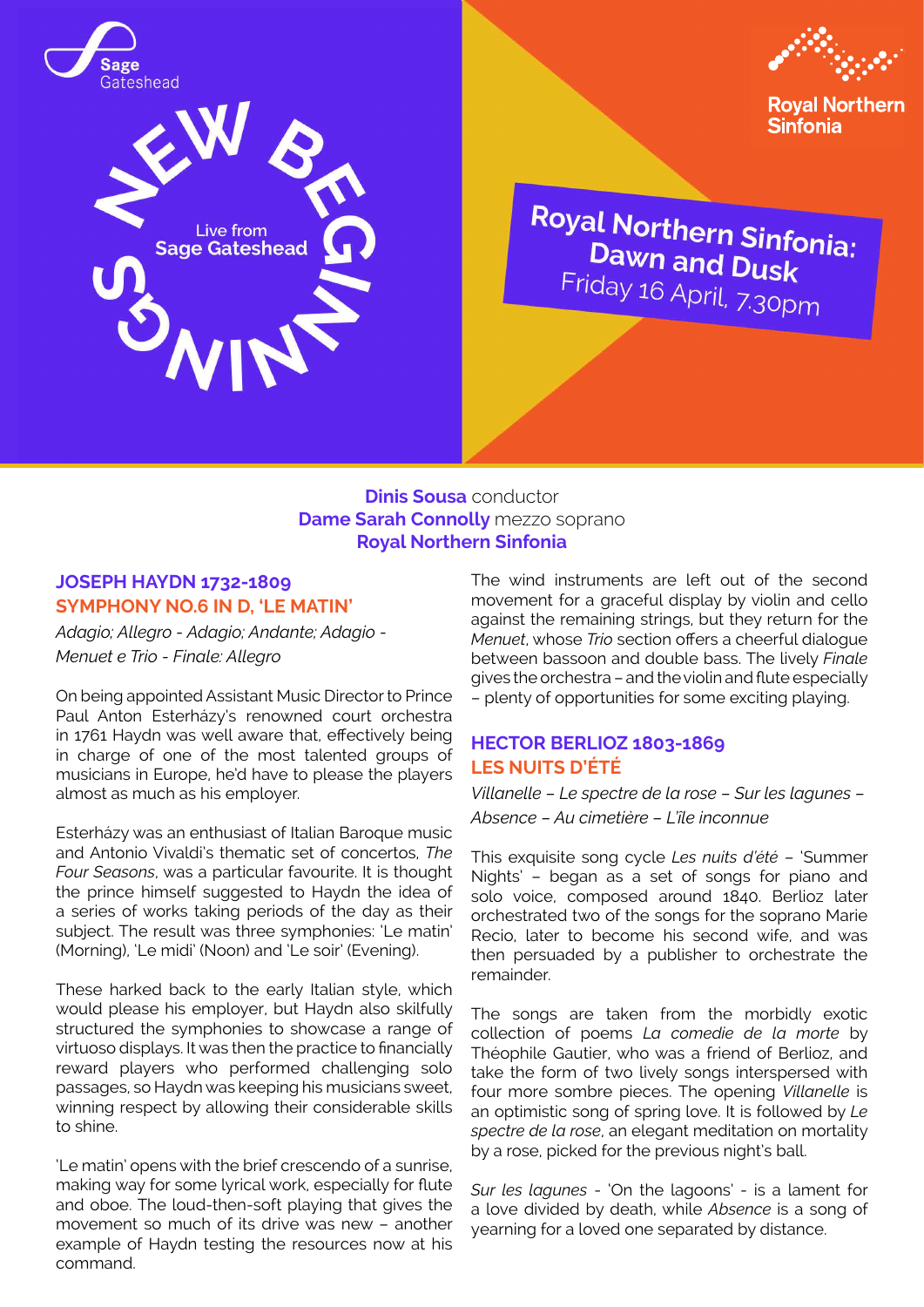A ghostly encounter in the moonlight, *Au cimetière* – 'At the Cemetery' – tells of a solitary dove perched above a white tomb singing a song of 'morbid sweetness', and Berlioz concludes with *L'île inconnue*  – 'The Unknown Isle' – in which the poet invites a young beauty to sail to any land of her choice.

She asks for the 'shore of fidelity, where love lasts forever' but is told: 'That is a land unknown'.

#### **VILLANELLE**

Quand viendra la saison nouvelle, Quand auront disparu les froids, Tous les deux nous irons, ma belle, Pour cueillir le muguet aux bois; Sous nos pieds égrenant les perles Que l'on voit au matin trembler, Nous irons écouter les merles **Siffler!** 

Le printemps est venu, ma belle; C'est le mois des amants béni, Et l'oiseau, satinant son aile, Dit ses vers au rebord du nid. Oh! viens donc sur ce banc de mousse, Pour parler de nos beaux amours, Et dis-moi de ta voix si douce: Toujours!

Loin, bien loin, égarant nos courses, Faisons fuir le lapin caché, Et le daim au miroir des sources Admirant son grand bois penché; Puis, chez nous, tout heureux, tout aises, En paniers enlaçant nos doigts, Revenons rapportant des fraises Des bois!

#### **VILLANELLE**

When the new season comes, When the cold has gone. We two will go, my sweet, To gather lilies-of-the-valley in the woods; Scattering as we tread the pearls of dew We see quivering each morn, We'll go and hear the blackbirds Sing!

Spring has come, my sweet; It is the season lovers bless, And the birds, preening their wings, Sing songs from the edge of their nests. Ah! Come, then, to this mossy bank To talk of our beautiful love, And tell me in your gentle voice: Forever!

Far, far away we'll stray from our path, Startling the rabbit from his hiding place And the deer reflected in the spring, Admiring his great lowered antlers; Then home we'll go, serene and at ease, And entwining our fingers basket-like, We'll bring back home wild Strawberries!

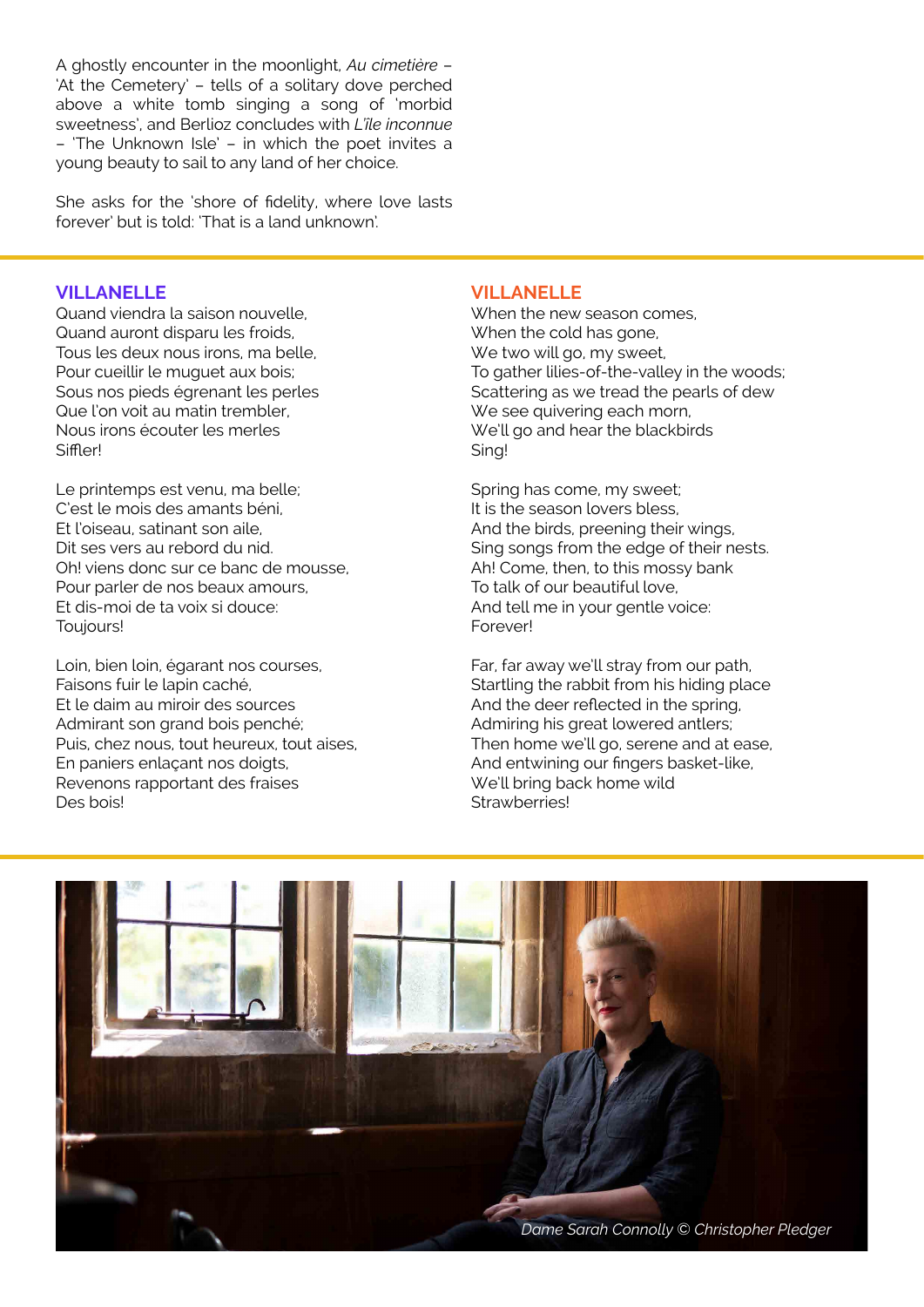### **LE SPECTRE DE LA ROSE**

Soulève ta paupière close Qu'effleure un songe virginal; Je suis le spectre d'une rose Que tu portais hier au bal. Tu me pris encore emperlée Des pleurs d'argent de l'arrosoir, Et parmi le fête étoilée Tu me promenas tout le soir.

Ô toi, qui de ma mort fus cause, Sans que tu puisses le chasser, Toutes les nuits mon spectre rose À ton chevet viendra danser. Mais ne crains rien, je ne réclame Ni messe ni De profundis; Ce léger parfum est mon âme, Et j'arrive du paradis.

Mon destin fut digne d'envie: Et pour avoir un sort si beau, Plus d'un aurait donné sa vie, Car sur ton sein i'ai mon tombeau. Et sur l'albâtre où je repose Un poëte avec un baiser Écrivit: Ci-gît une rose Que tous les rois vont jalouser.

# **SUR LES LAGUNES**

Ma belle amie est morte: Je pleurerai toujours; Sous la tombe elle emporte Mon âme et mes amours. Dans le ciel, sans m'attendre, Elle s'en retourna; L'ange qui l'emmena Ne voulut pas me prendre. Que mon sort est amer! Ah! sans amour, s'en aller sur la mer!

Le blanche créature Est chouchée au cercueil. Comme dans la nature Tout me paraît en deuil! La colombe oubliée Pleure et songe à l'absent; Mon âme pleure et sent Qu'elle est dépareillée. Que mon sort est amer! Ah! sans amour, s'en aller sur la mer!

Sur moi la nuit immense S'étend comme un linceul; Je chante ma romance Que le ciel entend seul. Ah! comme elle était belle, Et comme je l'amais! Je n'aimerai jamais Une femme autant qu'elle. Que mon sort est amer! Ah! sans amour, s'en aller sur la mer!

#### **THE SPECTRE OF THE ROSE**

Open your eyelids, Brushed by a virginal dream; I am the spectre of a rose That yesterday you wore at the dance. You plucked me still sprinkled With silver tears of dew. And amid the glittering feast You wore me all evening long.

O you who brought about my death, You shall be powerless to banish me: The rosy spectre which every night Will come to dance at your bedside. But be not afraid – I demand Neither Mass nor De Profundis; This faint perfume is my soul, And I come from Paradise.

My destiny was worthy of envy; And for such a beautiful fate, Many would have given their lives – For my tomb is on your breast, And on the alabaster where I lie, A poet with a kiss Has written: Here lies a rose Which every king will envy.

## **ON THE LAGOONS**

My dearest love is dead: I shall weep for evermore; To the tomb she takes with her My soul and all my love. Without waiting for me She has returned to Heaven; The angel who took her away Did not wish to take me. How bitter is my fate! Alas! to set sail loveless across the sea!

The pure white being Lies in her coffin. How everything in nature Seems to mourn! The forsaken dove Weeps, dreaming of its absent mate; My soul weeps and feels Itself adrift. How bitter is my fate! Alas! to set sail loveless across the sea!

The immense night above me Is spread like a shroud; I sing my song Which heaven alone can hear. Ah! how beautiful she was, And how I loved her! I shall never love a woman As I loved her. How bitter is my fate! Alas! to set sail loveless across the sea!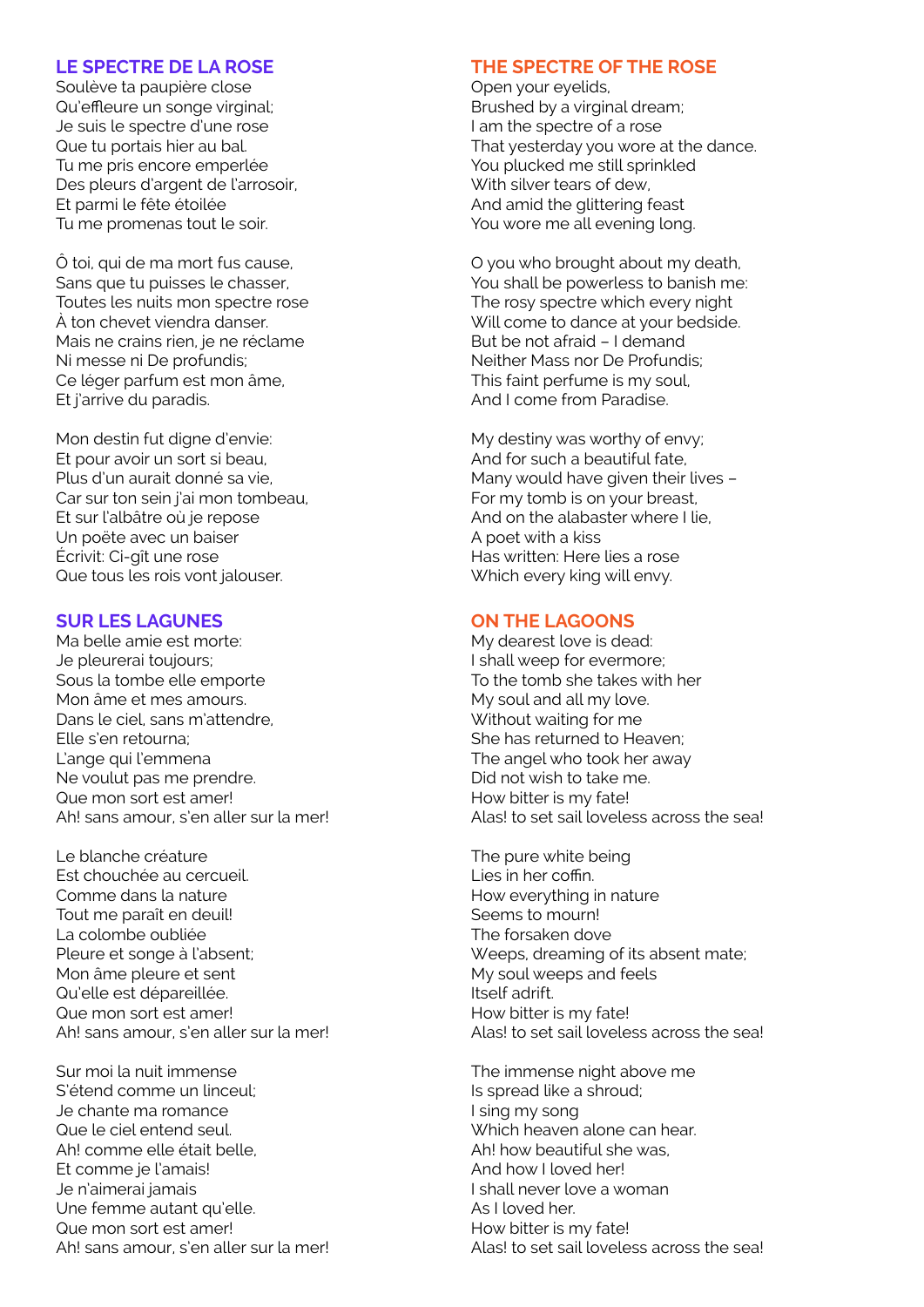### **ABSENCE**

Reviens, reviens, me bien-aimée; Comme une fleur loin du soleil, La fleur de ma vie est fermée Loin de ton sourire vermeil!

Entre nos cœurs quelle distance! Tant d'espace entre nos baisers! Ô sort amer! ô dure absence! Ô grands désirs inapaisés!

Reviens, reviens, ma bien-aimée. Comme une fleur loin du soleil, La fleur de ma vie est fermée Loin de ton sourire vermeil!

D'ici là-bas, que de campagnes, Que de villes et de hameaux, Que de vallons et de montagnes, À lasser le pied des chevaux.

Reviens, reviens, ma bien-aimée. Comme une fleur loin du soleil, La fleur de ma vie est fermée Loin de ton sourire vermeil!

### **ABSENCE**

Return, return, my sweetest love! Like a flower far from the sun, The flower of my life is closed Far from your crimson smile!

Such a distance between our hearts! So great a gulf between our kisses! O bitter fate! O harsh absence! O great unassuaged desires!

Return, return, my sweetest love! Like a flower far from the sun, The flower of my life is closed Far from your crimson smile!

So many intervening plains, So many towns and hamlets, So many valleys and mountains To weary the horses' hooves.

Return, return, my sweetest love! Like a flower far from the sun, The flower of my life is closed Far from your crimson smile!

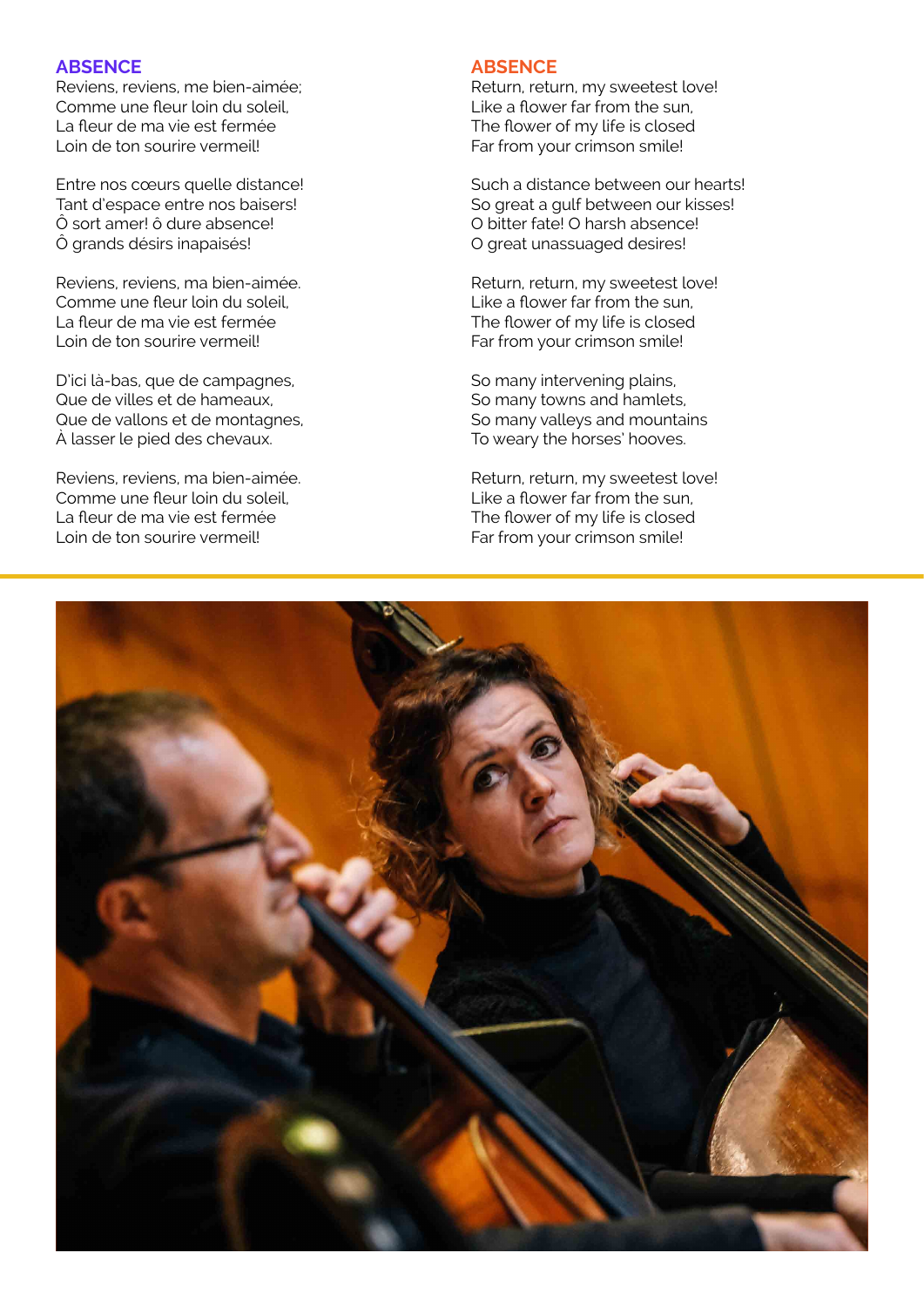## **AU CIMETIÈRE**

Connaissez-vous la blanche tombe Où flotte avec un son plaintif L'ombre d'un if? Sur l'if, une pâle colombe, Triste et seule, au soleil couchant, Chante son chant;

Un air maladivement tendre, À la fois charmant et fatal, Qui vous fait mal Et qu'on voudrait toujours entendre, Un air, comme en soupire aux cieux L'ange amoureux.

On dirait que l'âme éveillée Pleure sous terre à l'unisson De la chanson, Et du malheur d'être oubliée Se plaint dans un roucoulement Bien doucement.

Sur les ailes de la musique On sent lentement revenir Un souvenir; Une ombre, une forme angélique Passe dans un rayon tremblant, En voile blanc.

Les belles-de-nuit, demi-closes, Jettent leur parfum faible et doux Autour de vous, Et le fantôme aux molles poses Murmure, en vous tendant les bras: Tu reviendras?

Oh! jamais plus, près de la tombe Je n'irai quand descend le soir Au manteau noir, Écouter la pâle colombe Chanter sur la pointe de l'if Son chant plaintif!

### **AT THE CEMETERY**

Do you know the white tomb, Where the shadow of a yew Waves plaintively? On that yew a pale dove, Sad and solitary at sundown Sings its song;

A melody of morbid sweetness, Delightful and deathly at once, Which wounds you And which you'd like to hear forever, A melody, such as in the heavens, A lovesick angel sighs.

As if the awakened soul Weeps beneath the earth together With the song, And at the sorrow of being forgotten Murmurs its complaint Most meltingly.

On the wings of music You sense the slow return Of a memory; A shadow, an angelic form Passes in a shimmering beam, Veiled in white.

The Marvels of Peru, half-closed, Shed their fragrance sweet and faint About you, And the phantom with its languid gestures Murmurs, reaching out to you: Will you return?

Ah! nevermore shall I approach that tomb, When evening descends In its black cloak, To listen to the pale dove From the top of a yew Sing its plaintive song!

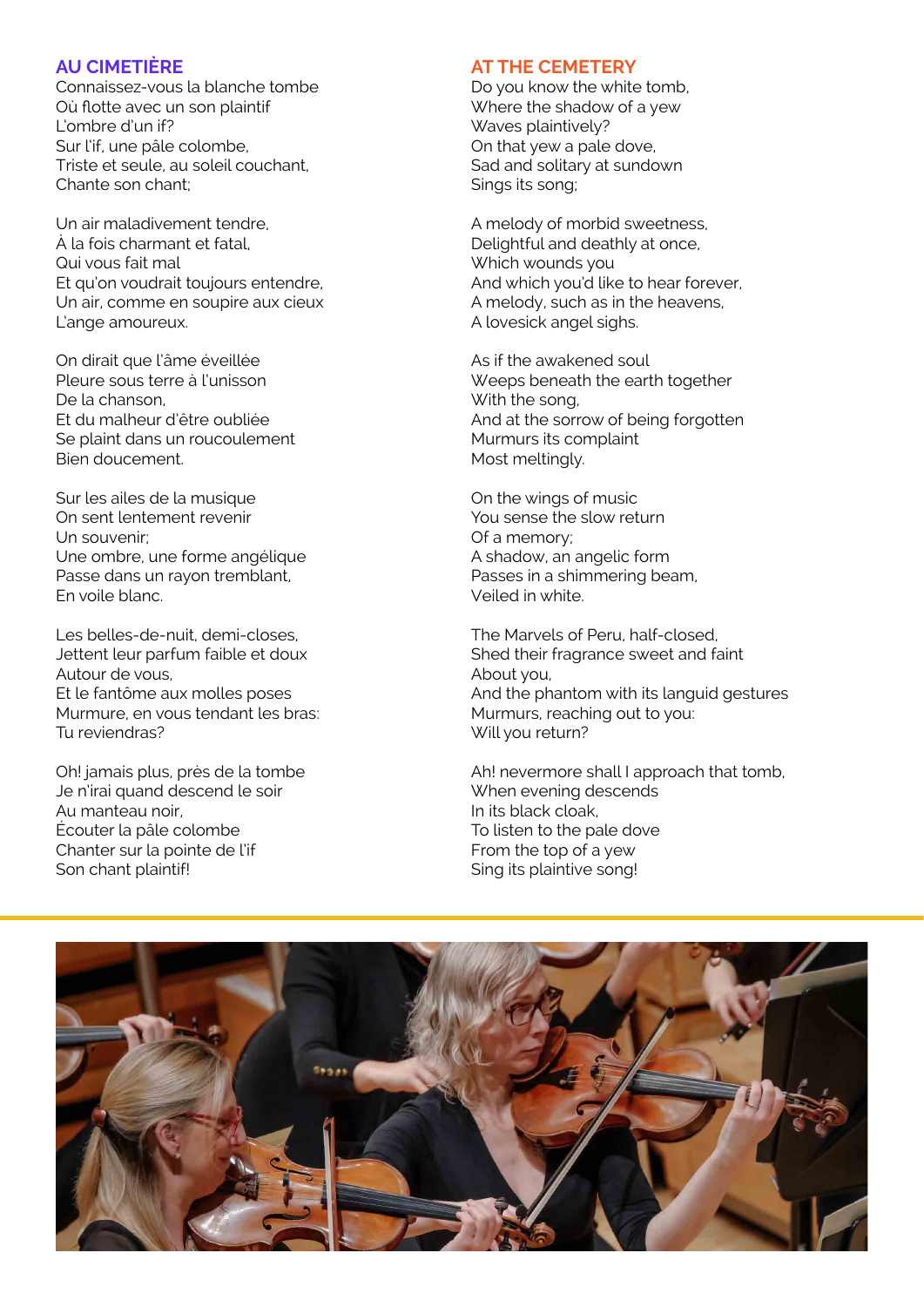## **L'ÎLE INCONNUE**

Dites, le jeune belle, Où voulez-vous aller? La voile ouvre son aile, La brise va souffler!

L'aviron est d'ivoire, Le pavillon de moire, Le gouvernail d'or fin; J'ai pour lest une orange, Pour voile une aile d'ange, Pour mousse un séraphin.

Dites, le jeune belle, Où voulez-vous aller? La voile ouvre son aile, La brise va souffler!

Est-ce dans la Baltique Dans la mer Pacifique, Dans l'île de Java? Ou bien est-ce en Norvège, Cueillir la fleur de neige Ou la fleur d'Angsoka?

Dites, le jeune belle, Où voulez-vous aller?

Menez-moi, dit la belle, À la rive fidèle Où l'on aime toujours. – Cette rive, ma chère, On ne la connaît guère Au pays des amours.

Où voulez-vous aller? La brise va souffler.

*Théophile Gautier*

### **THE UNKNOWN ISLE**

Tell me, pretty young maid, Where is it you would go? The sail is billowing, The breeze about to blow!

The oar is of ivory, The pennant of watered silk, The rudder of finest gold; For ballast I've an orange, For sail an angel's wing, For cabin-boy a seraph.

Tell me, pretty young maid, Where is it you would go? The sail is billowing, The breeze about to blow!

Perhaps the Baltic, Or the Pacific Or the Isle of Java? Or else to Norway, To pluck the snow flower Or the flower of Angsoka?

Tell me, pretty young maid, Where is it you would go?

Take me, said the pretty maid, To the shore of faithfulness Where love endures forever. – That shore, my sweet, Is scare known In the realm of love.

Where is it you would go? The breeze is about to blow!

*Translations by Richard Stokes, from A French Song Companion (Oxford, 2000)*

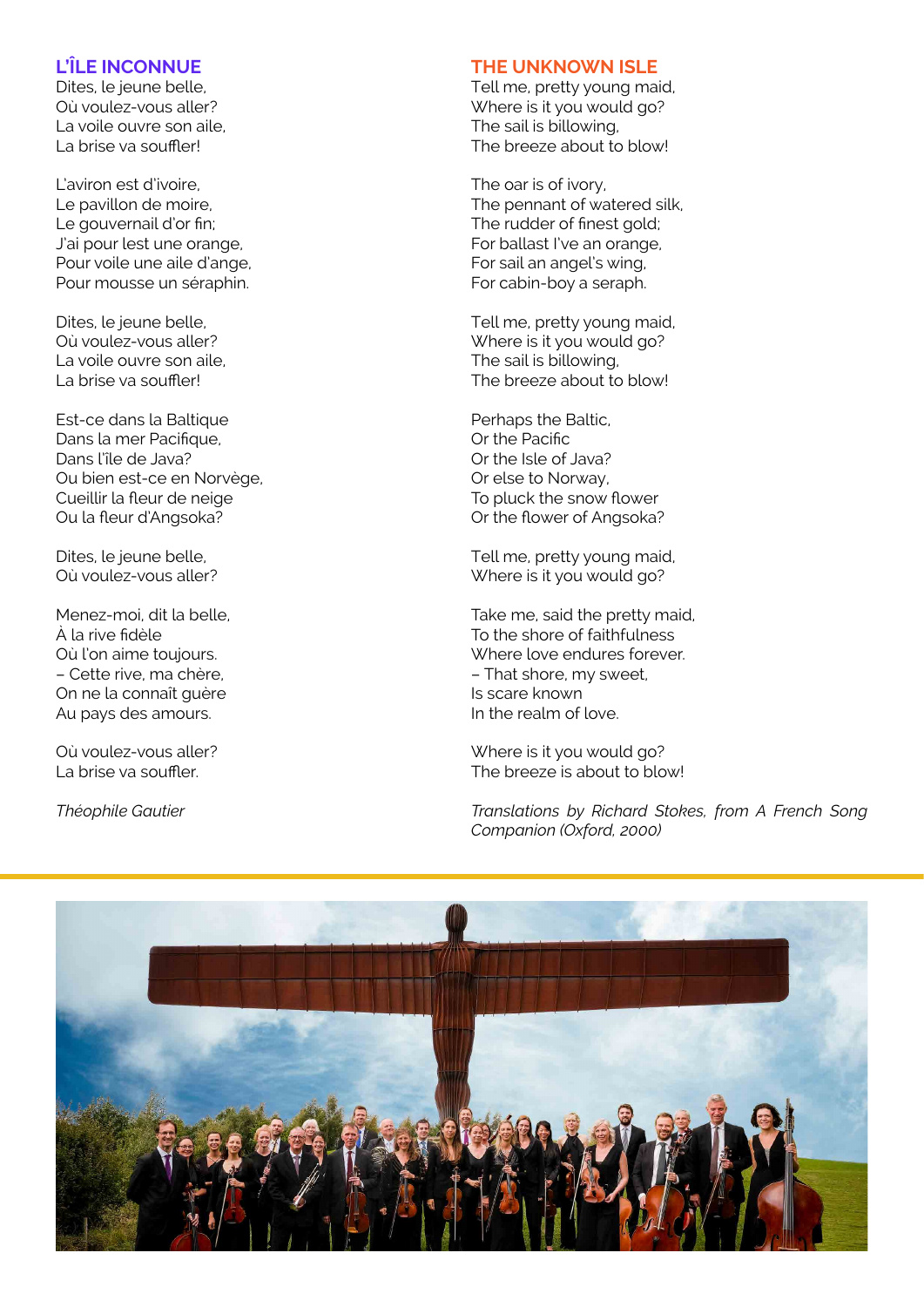# **LILI BOULANGER 1893-1918 D'UN MATIN DU PRINTEMPS**

Little more than a century on from her untimely death, the world is looking afresh at the music of Lili Boulanger, the first woman, at 19, to win the coveted Prix de Rome and one who composed some astonishing works while battling illness.

Boulanger was raised in a Parisian family with an impeccable musical pedigree. Her father, Ernest, was himself a Prix winner in 1835; her mother, Raissa, was a singer; and her elder sister, Nadia, a composer who gained international fame as a composition teacher of musicians of world status.

Before she was five, Lili was attending Paris Conservatoire classes with her 10-year-old sister and not long afterwards would sit in on music theory classes and study the organ. She also sang and played piano, violin, cello and harp.

From early childhood she suffered debilitating ill health and the death of her elderly father when she was just six was a particular lasting blow.

After winning the Prix in 1913 with her cantata *Faust et Hélène* and securing a publisher, Boulanger travelled Italy and wrote some of her best works at the Villa Medici academy.

On the outbreak of war in August 1914 she returned to France, and despite confirmation of intestinal TB, devoted herself to charity work for wounded soldiers. With Nadia, she helped establish an organisation supporting composition students who'd been recruited to fight.

In 1917 Lili wrote several versions of *D'un matin de printemps* ('One Spring Morning') for chamber instruments as well as for orchestra. We now hear Iain Farrington's arrangement. It's a joyful and capricious piece and reveals the influence of contemporaries Debussy and Ravel in its impressionistic free spirit.

# **SERGEI PROKOFIEV 1891-1953 SYMPHONY NO.1, OP.25, 'CLASSICAL'**

*Allegro - Larghetto - Gavotte: non troppo allegro - Finale: molto vivace*

Sergei Prokofiev's music earns its place in history by his remarkable talent for enhancing traditional structures with an irony and wit that was very much of the 20th century.

While at the St Petersburg Conservatory he steadily developed a fondness for the scores of Haydn and Mozart. He wrote in a memoir: 'It seemed to me that, if Haydn had lived into our time, he would have preserved his own style of writing and at the same time absorbed something from the new music'.

The 'Classical' Symphony, composed between 1916 and 1917, is a miniature triumph in the way it combines old and new styles in a witty and unpretentious work within less than a quarter of an hour. He chose the title 'Classical' to 'tease the geese', as he put it, of the establishment.

The opening *Allegro* is brisk and breezy and short on classical dignity, soon leading into a mock-serious passage in which the bassoon links with the first violins for a quiet little tune that wouldn't be out of place in a circus ring.

The *Larghetto* opens more gracefully and offers a haunting melody on high strings. The winds and *pizzicato* strings keep the rhythm flowing in the middle section.

In the third movement Prokofiev has fun with the classical *Gavotte*, which takes on a slightly tipsy lilt with its just-too-deliberate steps. There's a brief contrast with a Russian musette - bagpipes - drone before the dance resumes quietly on the winds and is gently laid to rest by the strings.

The *Finale* sweeps along relentlessly and Prokofiev here excels himself, linking classical themes in what at times becomes a joyful hoe-down.

*Programme notes © Richard C Yates*

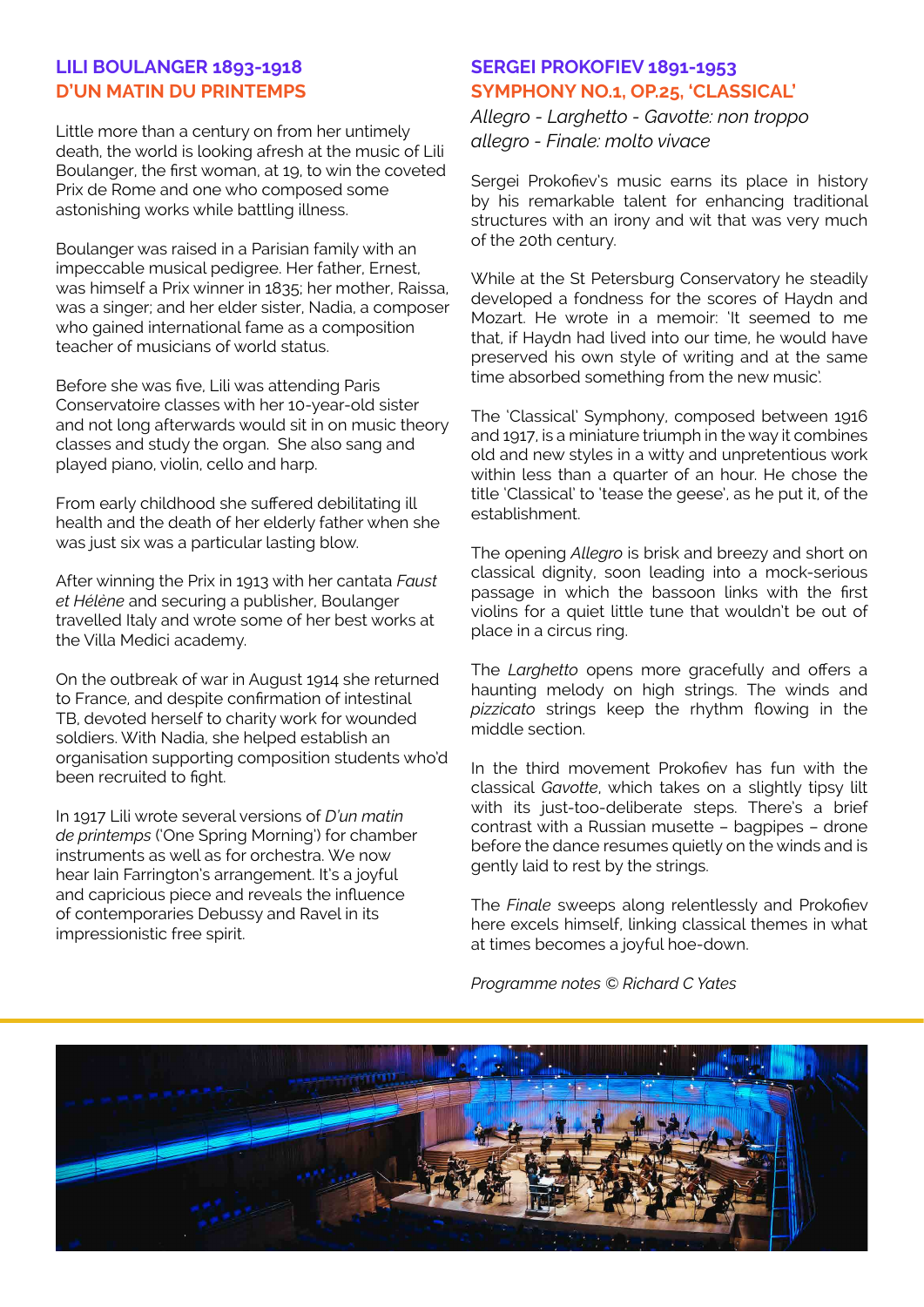#### **FIRST VIOLIN**

Maria Włoszczowska *The Huntington Chair* Kyra Humphreys *The Christine Swales Chair* Katerina Nazarova Iona Brown *The Voigt Chair* Sarah Roberts Jane Nossek Ian Watson John Garner

### **SECOND VIOLIN**

Roisin Walters Gaëlle-Anne Michel *The Anonymous Chair* Marie Schreer Sophie Appleton Alanna Tonetti-Tieppo Jenny Chang *The BA Summers Chair*

#### **VIOLA**

Michael Gerrard *The Rossiter Family Chair* Malcolm Critten *The Merle Rewcastle Chair* James Slater Tegwen Jones

## **CELLO**

Steffan Morris *The Share Family Chair* Daniel Hammersley *The Freeman Chair* James Craig Gabriel Waite *The Manning Family Chair*

## **DOUBLE BASS**

Enno Senft *The Anonymous Chair* Siân Hicks

## **FLUTE**

FIona Kelly Hannah Grayson

#### **OBOE**

Tom Blomfield Michael O'Donnell *The Sylvia Fuller Chair*

### **CLARINET**

James Gilbert Jessica Lee *The Bragg Family Chair*

## **BASSOON**

Stephen Reay *The Pyman Family Chair* Angharad Thomas

#### **HORN**

Peter Francomb *The Friends of RNS Chair* Jonathan Quaintrell-Evans *The Richardson Family Chair* Dave Tollington

#### **TRUMPET**

Richard Martin *The Alan Johnson Chair* Marion Craig

**TIMPANI** Richard Cartlidge

**HARP** Celine Saout

## **HARPSICHORD**

Masumi Yamamoto

# **DINIS SOUSA PRINCIPAL CONDUCTOR DESIGNATE**

Dinis Sousa is Founder and Artistic Director of Orquestra XXI, an award-winning orchestra which brings together some of the best young Portuguese musicians from around Europe. Orquestra XXI has already established itself as one of the leading performing groups in Portugal, appearing regularly in its main concert halls. Recent highlights include opening the Gulbenkian Foundation season and appearing at Centro Cultural de Belém's festival "Dias da Música" for a televised concert with Orquestra XXI and the Gulbenkian Choir, performing Schumann's *Das Paradies und die Peri*.

Dinis has worked closely with Sir John Eliot Gardiner and his ensembles — the English Baroque Soloists, Orchestre Révolutionnaire et Romantique and the Monteverdi Choir — culminating in his appointment as the Monteverdi Choir & Orchestras' first-ever Assistant Conductor. He has also assisted Gardiner with other orchestras including the London Symphony Orchestra, Berlin Philharmonic and Tonhalle Orchester Zürich. Recent highlights include co-conducting the Monteverdi Choir in Berlioz's *Roméo et Juliette* at the BBC Proms, and touring with the English Baroque Soloists to Colombia, conducting several concerts of Bach's orchestral music. Elsewhere, he assisted John Wilson for a production of *Cendrillon* at Glyndebourne Festival.

As a guest conductor, recent and forthcoming highlights include projects with Orchestre Symphonique de Mulhouse, Orquesta Sinfonica de Tenerife, Malta Philharmonic, Portuguese Symphony Orchestra, Madeira Chamber Orchestra and conducting rehearsals with the London Symphony

Orchestra. Dinis' core repertoire is firmly rooted in the Classical to early Romantic eras — with recent performances of Beethoven, Berlioz, Brahms, Schumann, Mozart — but also regularly conducts a wide range of music from Bach and Rameau through to 20th century and new music.

Dinis studied conducting with Sian Edwards and Timothy Redmond and piano with Philip Jenkins and Martin Roscoe at the Guildhall School of Music and Drama, where he was Conducting Fellow. While at Guildhall, he conducted several different projects, including Bach's St. John Passion at Milton Court and a staged production of Harrison Birtwistle's *Down by the Greenwood Side* at the Silk Street Theatre.

In recognition of his work with Orquestra XXI, Dinis was awarded the title of Knight of the Order of Prince Henry in Portugal.